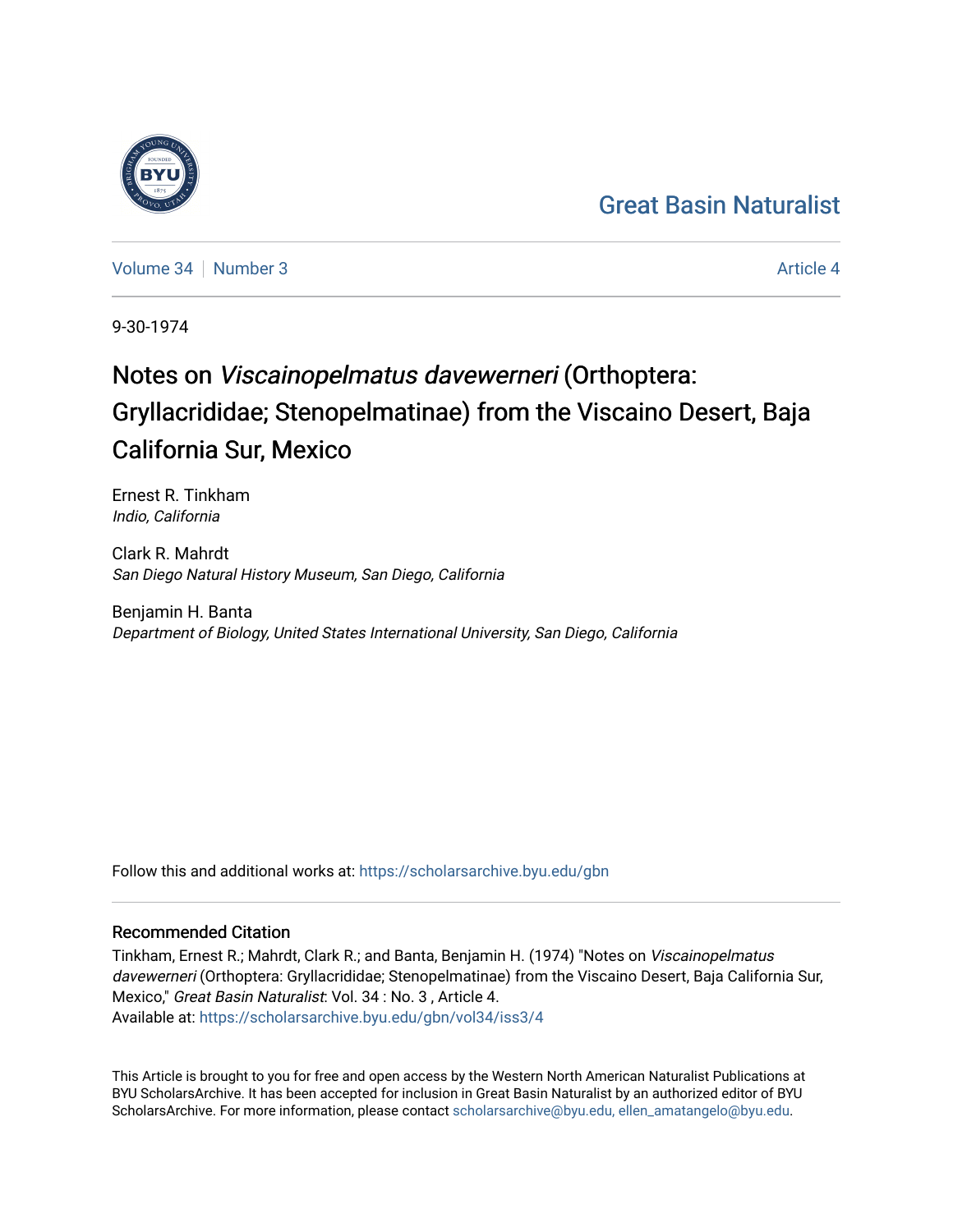#### NOTES ON VISCAINOPELMATUS DAVEWERNERI (ORTHOPTERA: GRYLLACRIDIDAE; STENOPELMATINAE) FROM THE VISCAINO DESERT, BAJA CALIFORNIA SUR, MEXICO

#### Ernest R. Tinkham,<sup>1</sup> Clark R. Mahrdt,<sup>2</sup> and Benjamin H. Banta<sup>3</sup>

ABSTRACT.— A male nymph in stadium 3 of *Viscainopelmatus davewerneri*<br>Tinkham is reported and illustrated. The specimen was taken near Laguna Scammon, Baja California Sur, Mexico.

Tinkham (1970) described Viscainopelmatus davewerneri on the basis of a single specimen of undetermined sex (lacking an abdomen) from the coastal dunes at Laguna Manuela, approximately <sup>25</sup> km NE of Guerrero Negro, Baja California Norte, Mexico. The holotype was found while excavating a rodent burrow on <sup>5</sup> July 1965. We report <sup>a</sup> second specimen obtained from <sup>a</sup> rodent burrow by Banta on 30 December 1971. The specimen, deposited at California Academy of Sciences (CAS), was taken on the southwest side of Laguna Scammon, approximately <sup>4</sup> km east of the lagoon entrance, Baja California Sur, Mexico. The site is located at 114° 20' W long., 27° 45' N lat, near sea level. The dominant vegetation in this area of predominantly coastal sand dunes includes Abronia maritima, Lycium sp., Seauvium verrucosum.

Despite numerous visits in this area by scientists of diverse disci plines, only two specimens have been obtained. Tinkham and Mahrdt visited the area on two separate occasions (June 1968 and January 1971, respectively) but failed to obtain additional stenopelmatids.

The second specimen, a male, is apparently in the third stadium of nymphal development, and is significantly smaller than the type (Table 1). Size variation cannot be attributed to sexual

| Source                     | Body<br>Length     | $Head +$<br>Thorax | Pronotum         | Caudal<br>Femur   | Caudal<br>Tibia   |
|----------------------------|--------------------|--------------------|------------------|-------------------|-------------------|
| Type<br>(Tinkham,<br>1970) | ca. $30-$<br>35 mm | 11.3               | $7.2 \times 8.8$ | $10.0 \times 4.1$ | $10.8 \times 3.5$ |
| CAS                        | 26.8               | 9.5                | $4.2 \times 5.4$ | 6.7 $\times$ 2.4  | $7.2 \times 2.0$  |

TABLE 1. Morphometric data (in millimeters) of Viscainopelmatus davewerneri.

dimorphism, because male and female stenopelmatids are usually consistent in their morphological features (Tinkham, 1970). The main difference between the two specimens, other than size, is that in the nymph the dorsal outline of the pronotum is rather quadrate

181-441 Date Palm, Indio, California 92201.<br><sup>2</sup>San Diego Natural History Museum, P.O. Box 1390, San Diego, California 92112.<br><sup>3</sup>Department of Biology, United States International University, San Diego, California 94131.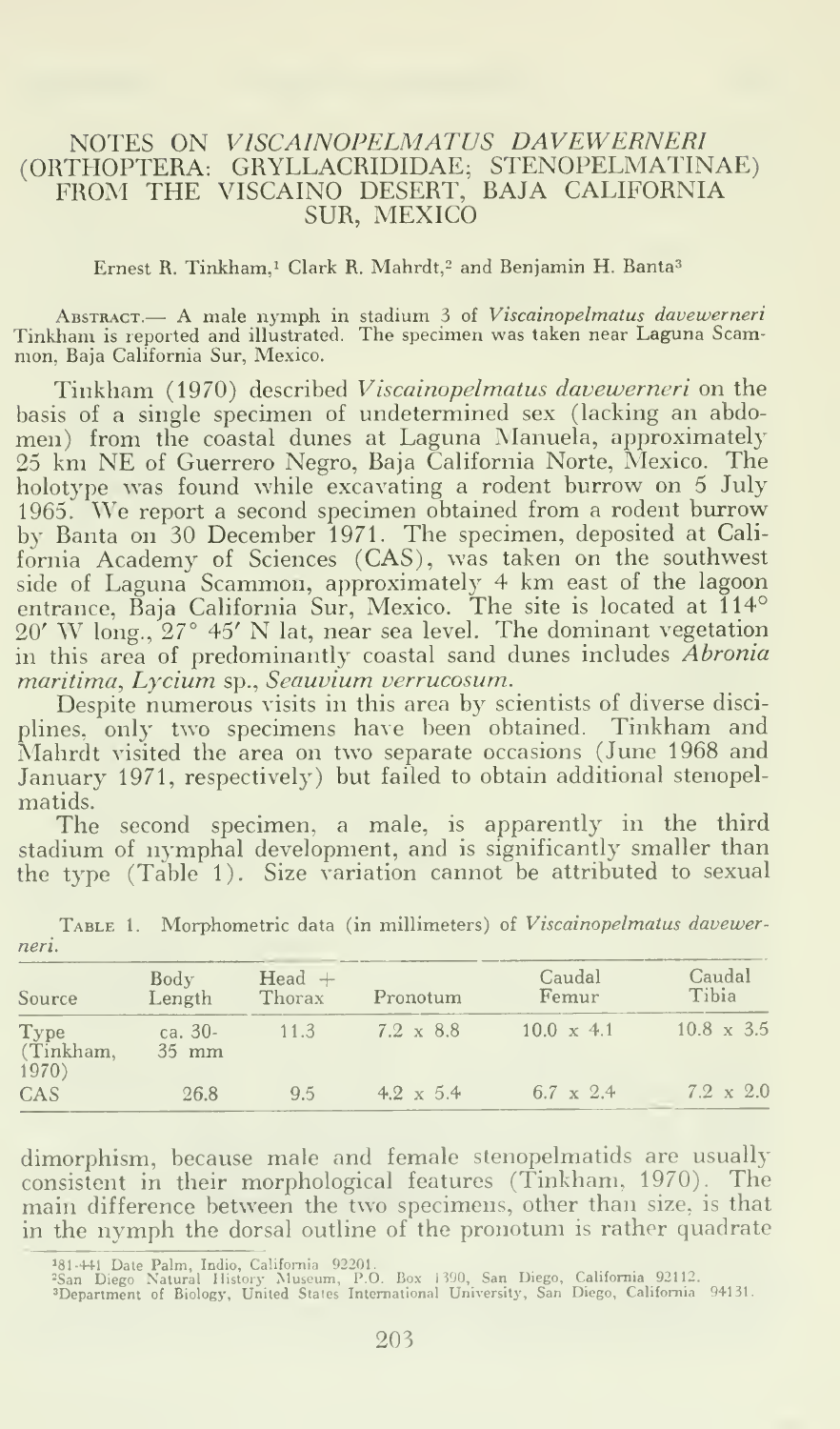

Figs. 1-12. Viscainopelmatus davewerneri: comparison of the holotype to the male stadium <sup>3</sup> nymph taken near Scammon Lagoon. 1, Apical chaetotaxy of right foretibia, ventral aspect, nymph; 2, same for holotype; 3, ventral aspect<br>of right mesotibia of nymph; 4, same for holotype; 5, apical chaetotaxy of meta-<br>tibia of nymph, dorsal aspect; 6, left metathoracic tarsus from ventromesal aspect, nymph; 7, same from right tibia of holotype; 8, outline<br>of pronotum of nymph from dorsal aspect; 9, apical chaetotaxy of left meta-<br>thoracic tibia of holotype, dorsal aspect; 10, apical terminalia

(Fig. 8), whereas in the type the pronotum is ampliate forward with all angles well rounded (Fig. 9). The supra-anal and subgenital plates of the nymph are roundly triangular and rather similar (Figs. 10, 11).

Leg Spination: Figures 1 and 2 show that the foretibiae, exclusive of size, are similar. Figures 3 and 4 depict identical chaetotaxy in the calcars, but the two dorsal subapical teeth are the merest black dots in the nymph. The dorsal subapical teeth are of important taxonomic value in Stenopelmatidae. Figures 5, 6, and 7 show relative sizes of the caudal tibia and tarsus and reveal that the peculiar feature of having a laterally flattened and twisted caudal tarsus, characteristic of *Viscainopelmatus*, is evident in the third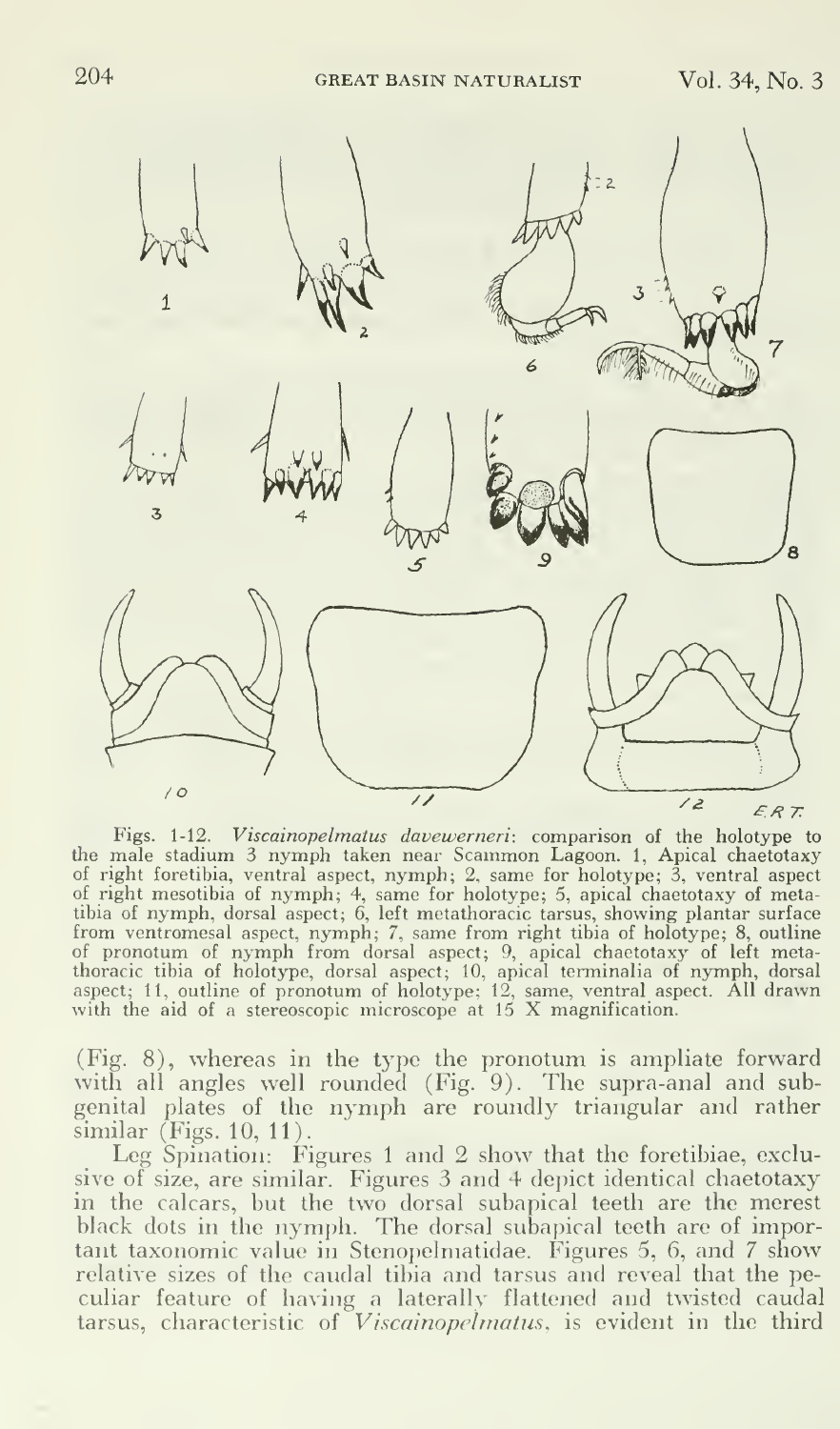stadium nymph. The nymph differs from the type in possessing only two minute, subapical, vestigial, external dorsal teeth instead of three. In Tinkham's (1970:174) key the sixth line should be amended to read, "only 2 or 3 very small, vestigial, external, dorsal, subapical teeth."

The coloration of the head, thorax, and abdomen in alcohol is brown pink to tan, 91-L in Maerz and Paul (1950). The abdomen is unicolor without alternating black and white bands.

Viscainopelmatus davewerneri, previously known only from the type locality, occupies <sup>a</sup> coastal sand dune habitat. Our specimen



Fig. 13. Viscainopelmatus davewerneri male nymph in stadium 3: 1, dorsal aspect; 2, ventral aspect; 3, ventral aspect showing black-edged spathulate calcars of metathoracic tibiae and twisted tarsi; 4, ventral aspect of protibial calcars.